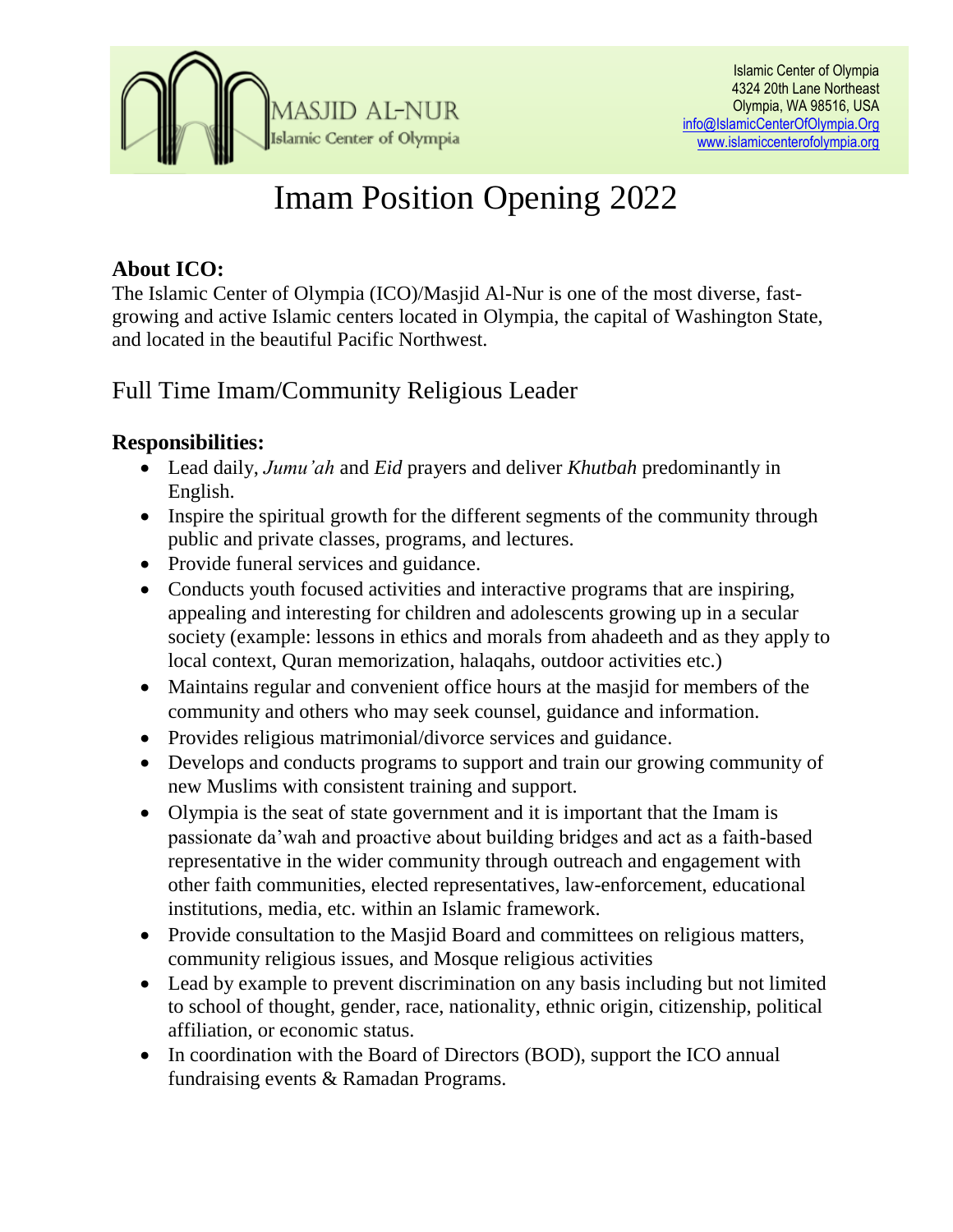• Regular monthly meetings with the BOD to evaluate performance and address other issues that may have been brought up by community members.

### **Qualifications/Requirements:**

- Effective in Arabic and fluent in English and communication skills in general.
- He must have rigorous education in Islamic studies through acceptable means which may include recognized Islamic institutions and other traditional methods.
- Adequate knowledge of figh to teach and counsel the community on matters of fiqh. This should include general awareness of the differences of opinions and practices among different schools of fiqh.
- Mature and broad understanding of Islam.
- Memorized major portion of the Quran to lead *jamu'ah and taraweeh* prayers, preferably Hafiz.
- Masters *tajwid* rules to ensure correct recitation of the Qur'an.
- Knowledgeable in the *Seerah, Hadith*, Tafseer of the Quran, and other Islamic sciences and be able convey this diplomatically to be applicable to the local context.
- Deal in all matters with integrity, Islamic manner, and high moral character.
- Experience with introducing Islam to people of other faiths.
- Experience with family and youth counseling.
- Proficient and motivational in delivering *Jumu'ah Khutbah* that are educative, inspiring and consistent in responding to the needs of the community and applicable local context.
- Understands perspectives and challenges of a very diverse multi-generational, multi-cultural, diverse disciplinary nature of Muslims families growing up in a secular context, and guides them according to their needs and maturity with the faith.
- An initiative taker who has a vision to lead the community spiritually within an Islamic framework.
- Imam is expected to be punctual, assertive, a team player, and work continuously on his professional development and public speaking skills.

#### **Desirable qualifications:**

- Previous experience as Imam.
- Experience with conflict prevention and resolution.
- Experience with conducting workshops and seminars.

#### **Work Eligibility Requirements:** U.S. Citizen OR Permanent Resident.